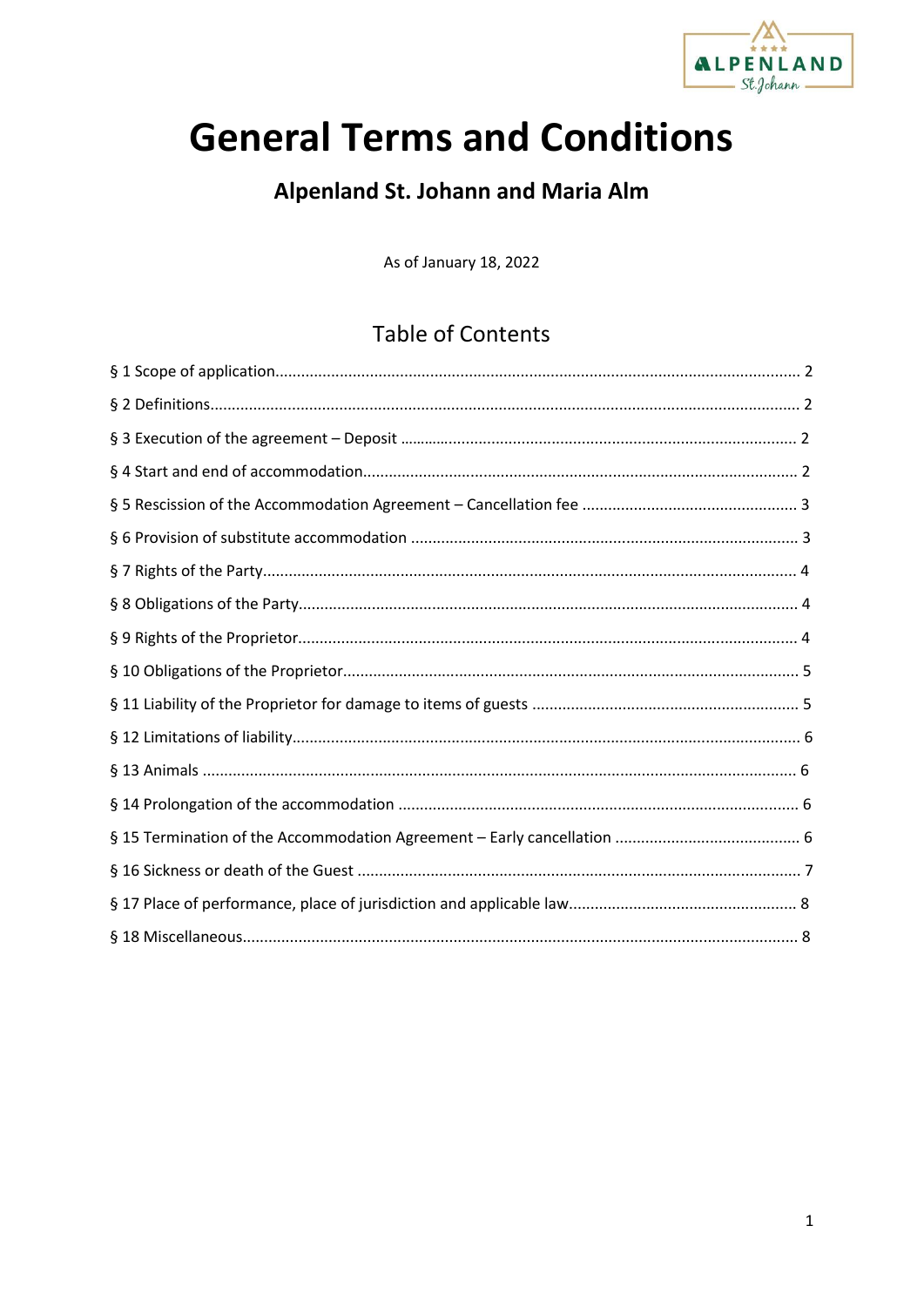

# **§ 1 Scope of application**

1.1 These General Terms and Conditions (hereinafter referred to as "AGB 2018") shall replace the previous ÖHVB [Austrian Hotel Contract Conditions] as amended on 23 September 1981.

1.2 The AGB 2018 shall not exclude special agreements. The AGB 2018 shall be subsidiary to agreements made on an individual basis.

# **§ 2 Definitions**

2.1 Definitions: "Proprietor": means an individual or entity that accommodates guests against remuneration.

"Guest": means an individual that uses accommodation. Usually the guest is also the Party. Guests also include those persons that are accommodated together with such Party (e.g. family members, friends etc.). "Party": means a domestic or foreign individual or entity that enters into an Accommodation Agreement as a Guest or for a Guest.

"Consumer" and "Entrepreneur": these terms shall be construed as defined by the 1979 Consumer Protection Act (Konsumentenschutzgesetz) as amended.

"Accommodation Agreement": means the agreement made between the Proprietor and the Party, the contents of which are specified below.

#### **§ 3 Execution of the agreement – Deposit**

3.1 The Accommodation Agreement shall be deemed entered into upon the acceptance of the Party's order by the Proprietor. Electronic declarations shall be deemed received when they can be collected by the party to which they are addressed under normal circumstances provided that they are received during the published business hours of the Proprietor.

3.2 The Proprietor shall be entitled to enter into the Accommodation Agreement under the condition that the Party makes a deposit. In such event, the Proprietor shall be obliged to inform the Party of the required deposit before accepting the written or oral order of the Party. If the Party agrees to the deposit (in writing or orally), the Accommodation Agreement shall be deemed entered into upon the receipt of the Party's declaration of consent on the deposit by the Proprietor.

3.3 The Party shall be obliged to make the deposit at the time of request. The costs for the financial transaction (e.g. remittance fee) shall be paid by the Party. Credit and debit cards shall be subject to the terms and conditions of the issuing company.

3.4 The deposit shall be deemed an instalment of the agreed remuneration.

# **§ 4 Start and end of accommodation**

4.1 Unless the Proprietor offers any other time of occupancy, the Party shall be entitled to move into the rented rooms from 4.00 p.m. on the agreed date ("date of arrival").

4.2 If a room is occupied for the first time before 6.00 a.m., the preceding night shall be deemed the first night of accommodation.

4.3 The rented rooms shall be vacated by the Party by 11.00 am on the date of departure. The Proprietor shall be entitled to charge another day if the rented rooms are not vacated by that time.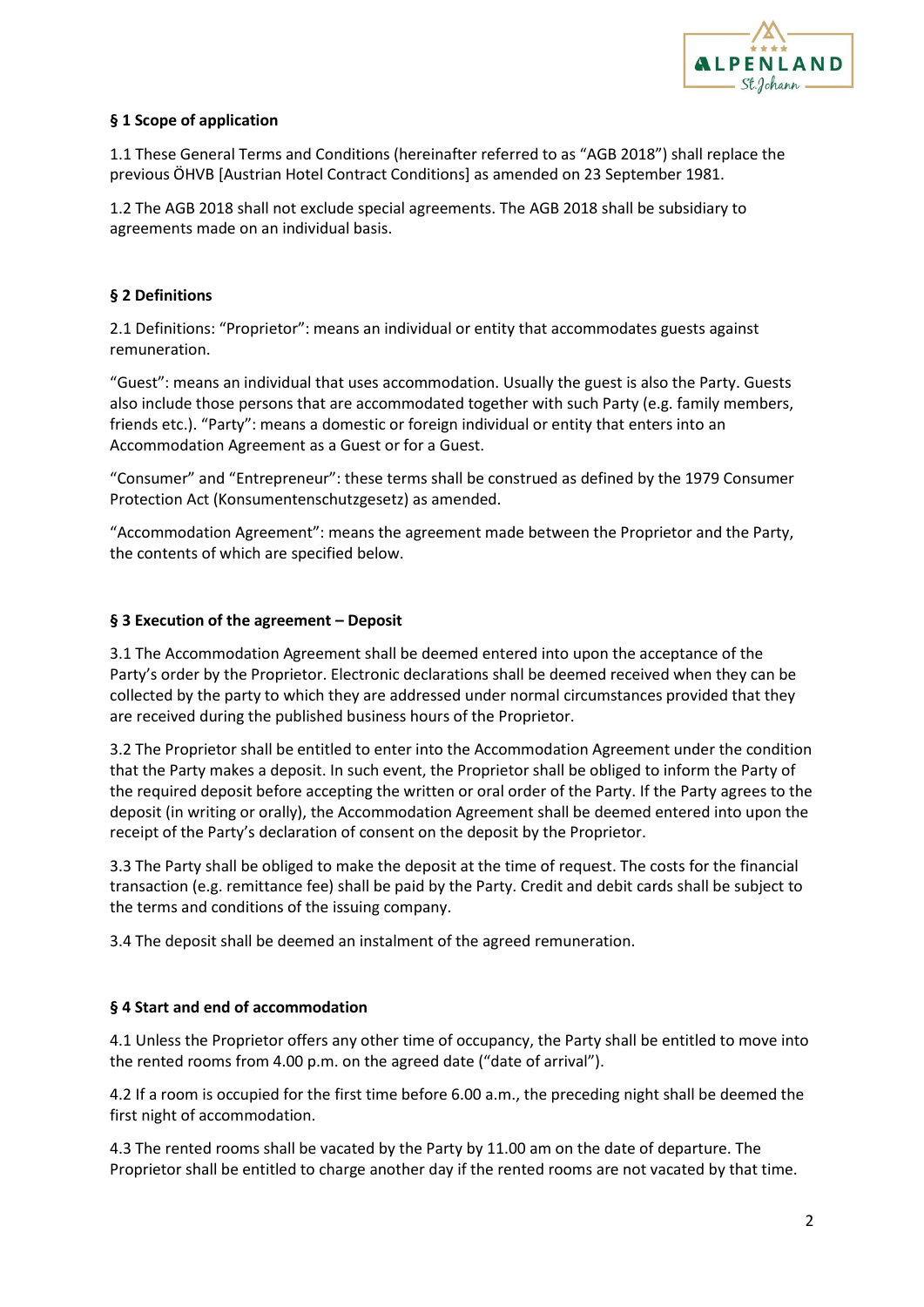

## **§ 5 Rescission of the Accommodation Agreement – Cancellation fee**

Rescission by the Proprietor

5.1 If the Accommodation Agreement provides for a deposit and such deposit has not been made by the Party in time, the Proprietor may rescind the Accommodation Agreement without granting any grace period.

5.2 If the Guest fails to arrive by 6.00 p.m. on the agreed date of arrival, the Proprietor shall not be obliged to accommodate them unless a later time of arrival has been agreed upon.

5.3 If the Party has made a deposit (see 3.3), the rooms shall be deemed reserved until 12.00 noon on the day following the date of arrival at the latest. If a deposit to the amount of more than four days has been made, the obligation to accommodate the Guest shall end on 6.00 p.m. on the fourth day, the date of arrival being deemed the first day, unless the Guest informs the Proprietor of a later date of arrival.

Rescission by the Party – Cancellation fee

5.5 Individual Guests – up to 20 guests reserved;

5.5.1 The Party may rescind the Accommodation Agreement by means of a unilateral declaration by 14 days before the agreed date of arrival of the Guest without being liable to pay a cancellation fee.

5.5.2 Outside the period specified in § 5.5., the Party may only rescind the Accommodation Agreement by means of a unilateral declaration subject to the following cancellation fees:

- 50% of the total agreed price by 13 days before the date of arrival;

- 100% of the total agreed price within the last week preceding the date of arrival.

5.6 Group Travelers – in excess of 20 guests reserved

5.6.1 The Party may rescind the Accommodation Agreement by means of a unilateral declaration by 90 days before the agreed date of arrival of the Guest without being liable to pay a cancellation fee.

5.6.2 Outside the period specified in § 5.5., the Party may only rescind the Accommodation Agreement by means of a unilateral declaration subject to the following cancellation fees:

- 50% of the total agreed price by 89 days before the date of arrival;

- 100% of the total agreed price within 7 days preceding the date of arrival.

Prevention from arrival

5.7 If the Party is prevented from arriving at the accommodating establishment on the date of arrival since this is impossible due to unforeseeable extraordinary events (e.g. extreme snowfall, floods etc.), the Party shall not be obliged to pay the agreed remuneration for the date of arrival.

5.8 The obligation to pay the remuneration for the booked stay shall revive as soon as the arrival becomes possible again provided that it becomes possible within three days.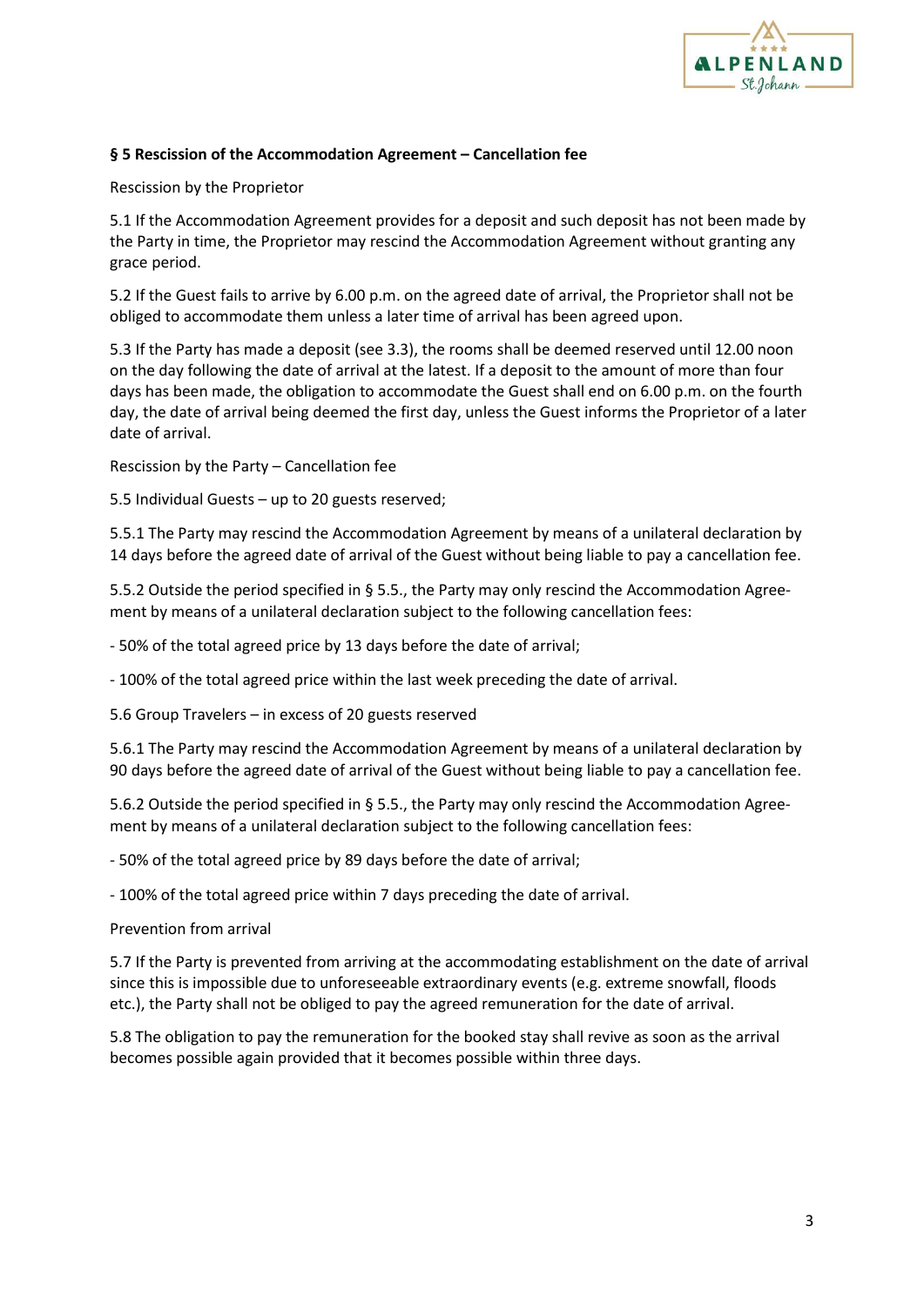

#### **§ 6 Provision of substitute accommodation**

6.1 The Proprietor may provide the Party or the guests with adequate substitute accommodation (of the same quality) provided that this is reasonable for the Party, particularly if the difference is insignificant and objectively justified.

6.2 An objective justification shall, for example, be deemed given if the room(s) has (have) become unusable, guests that have already been accommodated prolong their stay, the establishment is overbooked or this becomes necessary due to other important operational activities.

6.3 Any extra expenses arising from such substitute accommodation shall be paid by the Proprietor.

#### **§ 7 Rights of the Party**

7.1 By entering into an Accommodation Agreement, the Party shall acquire the right to make normal use of the rented rooms and the facilities of the accommodating establishment that are usually accessible to the guests for use without any special conditions and of the usual service. The Party shall exercise their rights in accordance with any applicable hotel and/or guest regulations (rules of the house).

#### **§ 8 Obligations of the Party**

8.1 The Party shall be obliged to pay the agreed remuneration plus any extra amounts that have arisen from the use of special services by the Party and/or the accompanying guests plus any applicable VAT by the date of departure at the latest.

8.2 The Proprietor shall not be obliged to accept foreign currencies. If the Proprietor accepts foreign currencies, such shall be accepted at the current price if possible. If the Proprietor accepts foreign currencies or cashless means of payment, the Party shall pay any associated costs, e.g. for inquiries with credit card companies, telegrams etc.

8.3 The Party shall be liable towards the Proprietor for any damage caused by themselves or the Guest or any other persons that receive services of the Proprietor with the knowledge or in accordance with the intention of the Party.

#### **§ 9 Rights of the Proprietor**

9.1 If the Party refuses to pay or is in arrears with the agreed remuneration, the Proprietor shall be entitled to make use of the legal right of retention in accordance with § 970c of ABGB [Austrian Civil Code] and the legal right of lien in accordance with § 1101 of ABGB with respect to the items brought along by the Party or the Guest. Furthermore, the Proprietor shall be entitled to make use of this right of retention or lien in order to secure its claims under the Accommodation Agreement, particularly for catering, other expenses made for the Party and for any kind of damage claims.

9.2 If services are requested in the room of the Party or during unusual times of the day (after 8.00 p.m. and before 6.00 a.m.), the Proprietor shall be entitled to charge an extra remuneration. However, such extra remuneration shall be indicated on the price board for the room. The Proprietor may also refuse such services for operational reasons.

9.3 The Proprietor shall be entitled to issue invoices or interim invoices for its services at any time.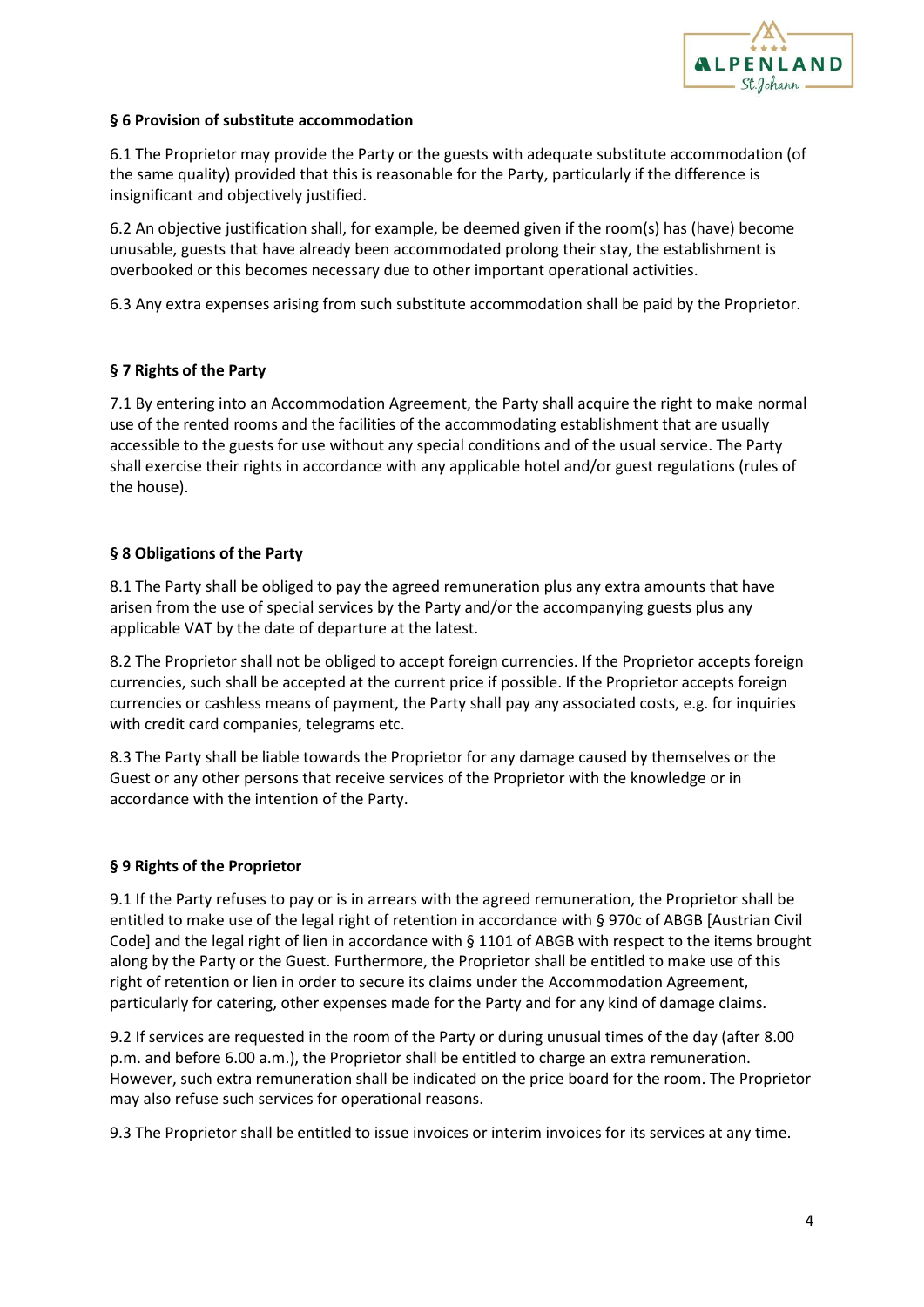

## **§ 10 Obligations of the Proprietor**

10.1 The Proprietor shall be obliged to provide the agreed services to an extent that complies with its standards.

10.2 Extra services of the Proprietor that must be indicated accordingly since they are not included in the accommodation remuneration shall, by way of example, include:

a) Extra accommodation services that may be invoiced separately, such as the provision of lounges, sauna, indoor and/or outdoor swimming pool, solarium, garages etc.;

b) A reduced price shall be charged for the provision of additional beds or cribs.

#### **§ 11 Liability of the Proprietor for damage to items of guests**

11.1 The Proprietor shall be liable for the items brought along by the Party in accordance with §§ 970 ss of ABGB. The Proprietor shall only be liable if the items have been handed over to the Proprietor or the persons authorised by the Proprietor or deposited in a place assigned by such or intended for such purpose. Unless the Proprietor provides other evidence, the Proprietor shall be liable for its own fault or the fault of its vicarious agents and visitors. In accordance with § 970 sec. 1 of ABGB, the Proprietor shall only be liable up to the amount specified in the Austrian law on the liability of landlords and other entrepreneurs of 16 November 1921 (Bundesgesetz über die Haftung der Gastwirte und anderer Unternehmer) as amended. If the Party or the Guest fails to immediately comply with the Proprietor's request to deposit their items in a special deposit, the Proprietor shall be released from any liability. The amount of any liability of the Proprietor shall be limited to a maximum of the sum insured under the third-party liability insurance of such Proprietor. Any fault of the Party or Guest shall be taken into account.

11.2 The Proprietor may not be held liable for slight negligence. If the Party is an Entrepreneur, the Proprietor may neither be held liable for gross negligence. In such event, the burden of proof to show the fault shall lie with the Party. No consequential or indirect damage and no loss of profit shall be reimbursed.

11.3 The Proprietor shall only be liable for valuables, money and securities up to an amount of currently €550.--. The Proprietor shall only be liable for any exceeding damage in the event it has accepted such items for deposition knowing their quality or in the event the damage has been caused by itself or its vicarious agents. The limitation of liability in accordance with 12.1 and 12.2 shall apply accordingly.

11.4 The Proprietor may refuse to deposit valuables, money and securities if the items are significantly more valuable than those usually handed over for deposition by the guests of the accommodating establishment.

11.5 In each event of deposition, liability shall be excluded if the Party and/or Guest fails to immediately notify the Proprietor of the occurred damage. Furthermore, such claims shall be asserted in court within three years from their knowledge or possible knowledge to the Party and/or Guest; otherwise, the right shall become extinct.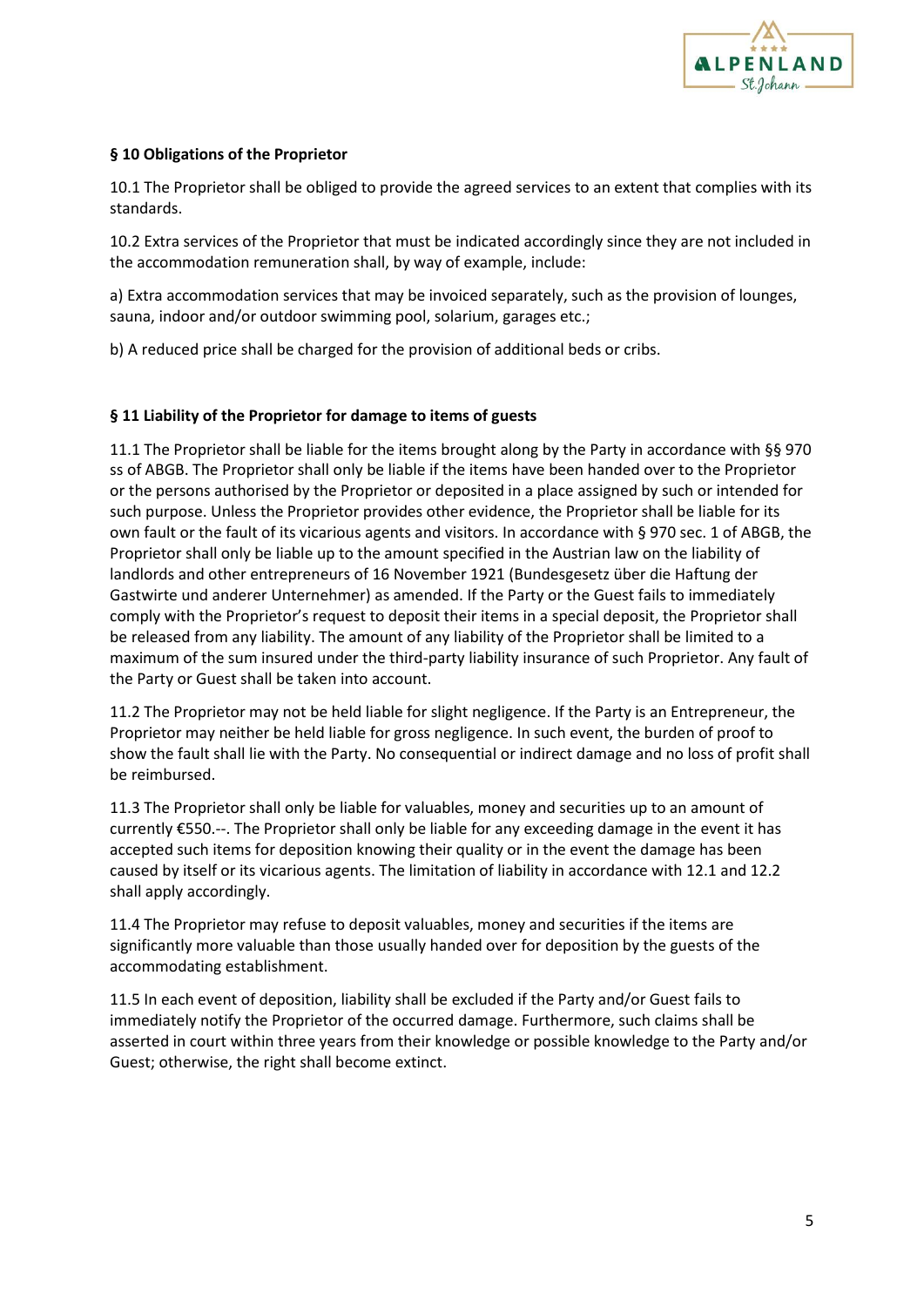

# **§ 12 Limitations of liability**

12.1 If the Party is a Consumer, the Proprietor may not be held liable for slight negligence, except for bodily injury.

12.2 If the Party is an Entrepreneur, the Proprietor may not be held liable for slight or gross negligence. In such event, the burden of proof to show the fault shall lie with the Party. No consequential, non-material or indirect damage and no loss of profit shall be reimbursed. The damage to be reimbursed shall at any case be limited to the amount of the damage incurred because the Party has relied on the validity of the agreement (Vertrauensinteresse).

# **§ 13 Animals**

13.1 Animals may only be brought to the accommodating establishment with the prior consent of the Proprietor and against extra remuneration.

13.2 The Party bringing along an animal shall be obliged to properly keep and/or supervise such animal during their stay or to have it kept and/or supervised by a qualified third party at their own expense.

13.3 The Party and/or Guest bringing along an animal shall have an according animal liability insurance and/or personal liability insurance that covers any potential damage caused by animals. Evidence of such insurance shall be provided to the Proprietor upon request.

13.4 The Party and/or their insurance company shall be jointly and severally liable towards the Proprietor for any damage caused by the animals brought along. Such damage shall particularly also include any compensation to be paid by the Proprietor to third parties.

13.5 Animals shall not be permitted to enter the lounges, saloons, restaurants and wellness zones.

# **§ 14 Prolongation of the accommodation**

14.1 The Party may not claim for a prolongation of their stay. If the Party informs the Proprietor in time that they intend to prolong their stay, the Proprietor may consent to a renewal of the Accommodation Agreement. However, the Proprietor shall not be obliged to do so.

14.2 If the Party is prevented from leaving the accommodating establishment on the date of departure since all ways of travel are blocked or unusable due to unforeseeable extraordinary events (e.g. extreme snowfall, floods etc.), the Accommodation Agreement shall automatically be renewed for the duration of such prevention from departure. The remuneration to be paid for this period may only be reduced if the Party is unable to fully use the offered services of the accommodating establishment due to the extraordinary weather conditions. The Proprietor shall be entitled to charge as a minimum the remuneration corresponding to the price usually charged in the low season.

# **§ 15 Termination of the Accommodation Agreement – Early cancellation**

15.1 If the Accommodation Agreement has been made for a definite term, it shall end upon the expiry of such term.

15.2 If the Party leaves prematurely, the Proprietor shall be entitled to charge the total agreed remuneration. The Proprietor shall deduct anything saved due to the failure to use its scope of services or maintained by letting the booked rooms to other guests. Such savings shall only be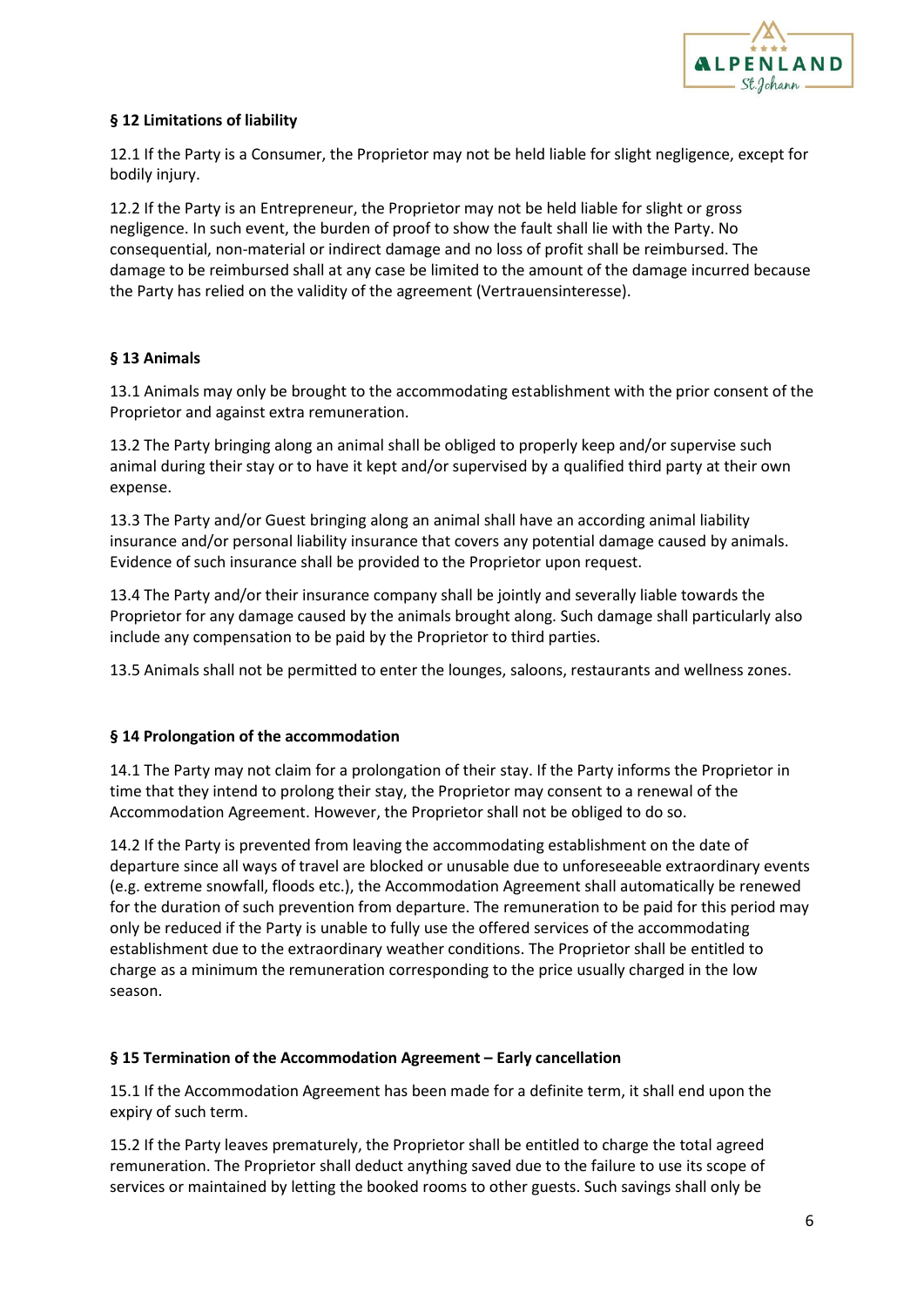

deemed to exist if the capacities of the accommodating establishment are fully used upon the Guest's failure to use the booked rooms and the room can be let to other guests due to the cancellation by the Party. The burden of proof to show that savings have been made shall lie with the Party.

15.3 Upon the death of a Guest, the Agreement with the Proprietor shall become extinct.

15.4 If the Accommodation Agreement has been made for an indefinite term, the Parties may terminate the Agreement by 10.00 a.m. of the third day preceding the intended end of the Agreement.

15.5 The Proprietor shall be entitled to terminate the Accommodation Agreement with immediate effect for important reasons, particularly if the Party and/or the Guest

a) makes significantly adverse use of the rooms or makes their stay intolerable for the other guests, the owner, its vicarious agents or the third parties staying at the accommodating establishment due to ruthless, offensive or otherwise highly improper conduct or commits an act against property, morality or physical safety towards these persons that is subject to penalty;

b) suffers of a contagious disease or a disease the duration of which exceeds the term of accommodation or otherwise is in need of care;

c) fails to settle the presented invoices when they become payable within a reasonably set period (3 days).

15.6 If the performance of the Agreement becomes impossible due to circumstances to be deemed events of force majeure (e.g. acts of God, strike, lockout, official orders etc.), the Proprietor may terminate the Accommodation Agreement at any time without giving prior notice unless the Agreement is already deemed terminated under the law or the Proprietor is released of its obligation to accommodate the Party. Any claims for damages etc. by the Party shall be excluded.

# **§ 16 Sickness or death of the Guest**

16.1 If a Guest gets sick during their stay at the accommodating establishment, the Proprietor shall arrange for medical care at the request of the Guest. In the event of imminent danger, the Proprietor shall arrange for medical care even without the special request of the Guest, particularly if this is necessary and the Guest is unable to do so themselves.

16.2 As long as the Guest is unable to make decisions or it is not possible to contact the family of the Guest, the Proprietor shall arrange for medical care at the expense of the Guest. However, the extent of such care shall end as soon as the Guest is able to make decisions or their family has been informed about the sickness.

16.3 The Proprietor shall particularly be entitled to damages from the Party or the Guest or, in the event of their death, their successors for the following expenses:

a) unsettled medical costs, costs for ambulance transports, drugs and medical aids

b) room disinfections that have become necessary,

c) linen, bed sheets and bed furnishing that have become unusable, or otherwise the disinfection of thorough cleaning of all of these items,

d) restoration of walls, furniture, carpets etc. if such have been contaminated or damaged in relation with the sickness or death,